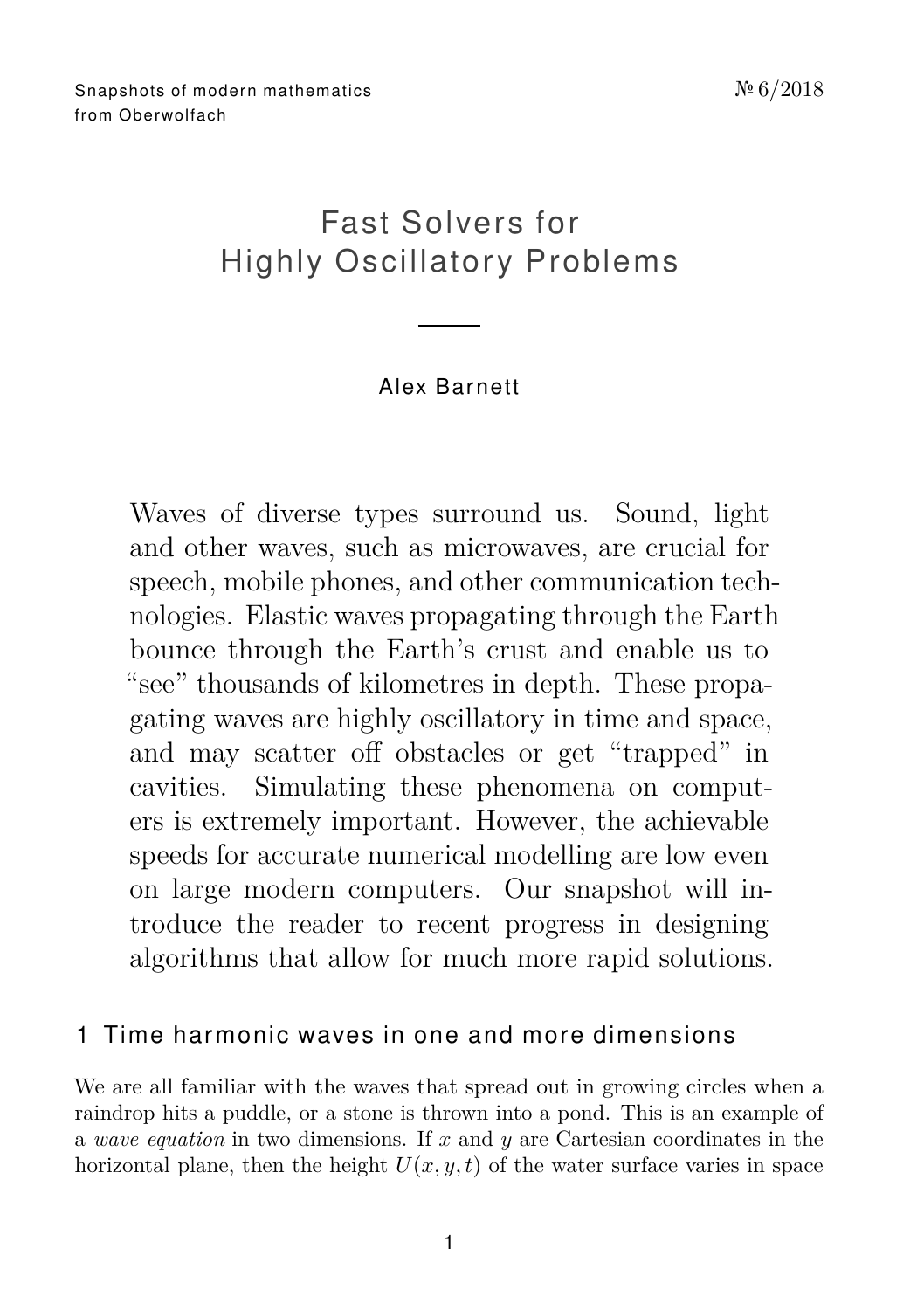(*x, y*) and time *t*. In fact the function *U* obeys a *partial differential equation*  $(PDE)$   $\Box$ , which relates its space and time derivatives.

#### 1.1 Time harmonic waves in one dimension

Let us start here with a simpler case: waves in one dimension (1D). You can easily observe these by plucking a long elastic string, such as a washing line, and watching the waves bounce back and forth along it. Starting from Newton's second law, we can derive the displacement function  $U(x,t)$ , where x is the coordinate along the string, and show that it obeys the PDE

<span id="page-1-2"></span>
$$
\frac{\partial^2 U}{\partial x^2} - \frac{1}{c(x)^2} \frac{\partial^2 U}{\partial t^2} = 0 , \qquad (1D \text{ wave equation}) \qquad (1)
$$

where  $c(x)$  is the local speed of waves at the point x, which may vary with position (to understand how the speed of the wave might change in such a fashion, imagine that the rope is heavier in some places than others, thereby slowing down the waves in those locations). This 1D PDE is a good model for the majority of musical instruments [\[5\]](#page-10-0), including strings, guitars, wind, brass, and pianos  $\mathbb{Z}$ . In many scenarios, one cares about a single wave that



<span id="page-1-3"></span>Figure 1: Simple traveling time harmonic wave in 1D with frequency  $\omega/2\pi = 5$ , and constant wave speed  $c(x) = 1$ , hence constant wavelength  $\lambda =$  $2\pi/k = 0.2$ . The left shows  $U(x,t) = \text{Re}[e^{ikx}e^{-i\omega t}]$  as a 3D height plot in space and time. Note that the crests all move to the right with unit speed. The right graphs the real and imaginary parts of the complex-valued spatial function  $u(x) = e^{ikx}$ .

<span id="page-1-1"></span><span id="page-1-0"></span> $\Box$  There are many good books on PDEs; a basic one is [\[4\]](#page-10-1) and a more mathematical one [\[7\]](#page-10-2). <sup>2</sup> For the fascinating reason that the spacing between resonant frequencies of *percussion* instruments is irregular, most of these instruments require instead either the 2D version of the wave equation [\(1\)](#page-1-2), or wave equations for bending beams or plates (which are 4th order).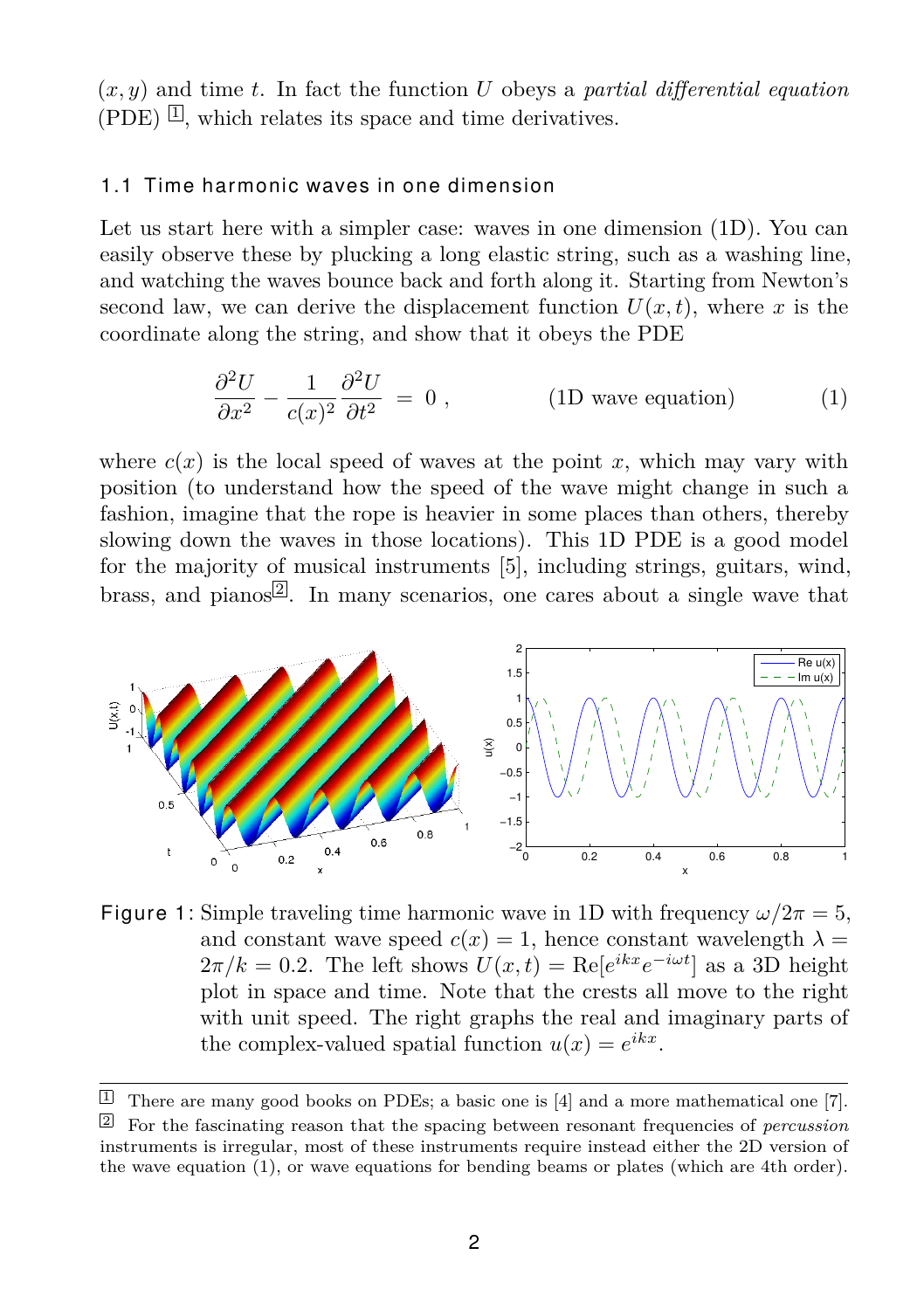oscillates at a given *frequency*: this wave is called "time harmonic," which means that "everything vibrates with the same sinusoidal function of time". Imagine continuously vibrating the washing line, in which case its shape would settle into a steadily repeating pattern after a short time. A general sinusoidal (oscillating) function of time with frequency f (that is, repetition period  $1/f$ ) can be written as  $a \cos(\omega t) + b \sin(\omega t)$  for appropriate constants a and b, where  $\omega = 2\pi f$ . Including the changes, or displacements, in space we can also write  $U(x,t) = u_1(x) \cos(\omega t) + u_2(x) \sin(\omega t)$ . Mathematicians find it simpler to rewrite this expression using complex numbers as

$$
U(x,t) = \text{Re}[u(x)e^{-i\omega t}], \qquad (definition of time harmonic solution) (2)
$$

where you can check that  $u(x) = u_1(x) - iu_2(x)$ .

It is now easy to substitute  $(2)$  into  $(1)$  to obtain the differential equation satisfied by this complex function *u*, which reads

<span id="page-2-1"></span><span id="page-2-0"></span>
$$
u''(x) + k(x)^2 u(x) = 0
$$
 (1D Helmholtz equation) (3)

where the known function  $k(x) = \omega/c(x)$  is called the *wavenumber*.

Another key property of a time harmonic wave is its *wavelength*  $\lambda = 2\pi/k$ . The wavelength can be viewed as the "repetition distance", the distance covered by one full oscillation. Larger  $k$  (shorter  $\lambda$ ) means more oscillations per given length. Remember that we are immersed in a bath of waves. For instance, sounds are transmitted by sound waves of wavelengths  $\lambda$  between about 15 mm and 15 m, while everything we see is light (electromagnetic waves) of wavelengths between  $4 \times 10^{-7}$  m and  $7 \times 10^{-7}$  m.

Notice that  $u(x)$  is a function of only one variable. Therefore it is easier to find the solution to  $(3)$  than the solution to  $(1)$  which depends on two variables. Figure [1](#page-1-3) shows an example *U* and *u*. Also notice that  $u(x) = 0$  is a (very boring, also known as *trivial*) solution to [\(3\)](#page-2-1).

In more practical scenarios, one adds a "source term"  $q(x,t)$  to [\(3\)](#page-2-1) which specifies the strength of vibrational driving at each point in space, or models waves sent in from far away so that they scatter or reflect. This gives

<span id="page-2-2"></span>
$$
u'' + k(x)^2 u = g(x) \qquad (1D \text{ Helmholtz equation with source}) \qquad (4)
$$

Finally, one usually cares only about a bounded region of space, such as an interval  $\Omega = (0, L)$  (the washing line tied between two points); on its endpoints one needs to impose "boundary conditions" which enforce that waves are only radiating away from the region. Another type of boundary condition – common for washing lines – is that *u* is pinned down to zero at some point; this is called a Dirichlet condition.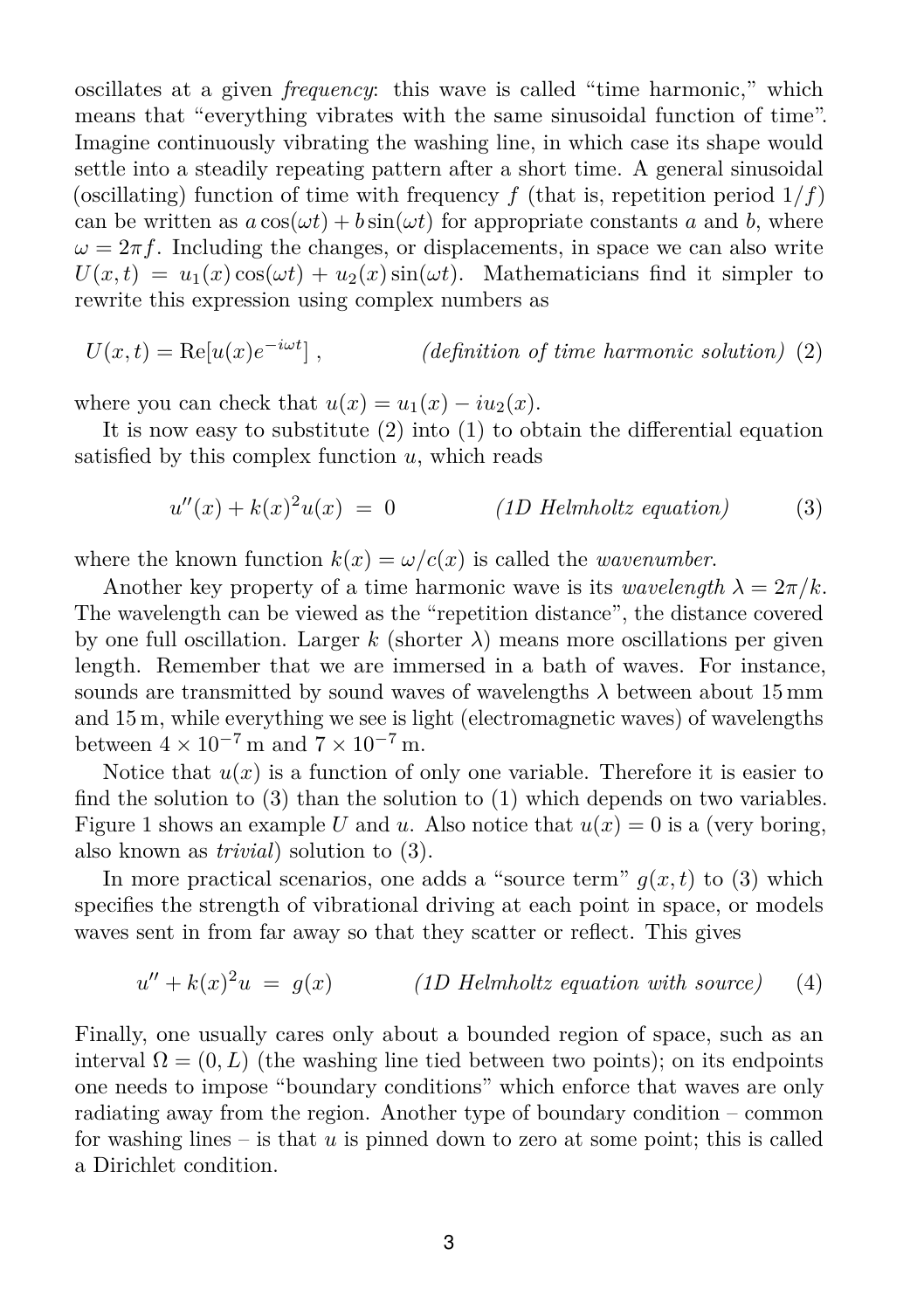#### 1.2 Time harmonic waves in more dimension

Many more wave phenomena occur in 2D (surface waves) or in 3D (acoustic, electromagnetic, and elastic waves). Waves that travel in more than one dimension are much harder to simulate on computers than waves that travel in 1D, essentially because of all the different directions waves can travel. The generalisation of [\(3\)](#page-2-1) to more than 1D takes the form

<span id="page-3-0"></span>
$$
\Delta u + k(\mathbf{x})^2 u = g(\mathbf{x}) \qquad \text{(Helmholtz equation with source)} \tag{5}
$$

where  $\mathbf{x} = (x, y)$  in 2D, or  $(x, y, z)$  in 3D. Here, the operator  $\Delta$  is defined as  $\Delta = \frac{\partial^2}{\partial x^2} + \frac{\partial^2}{\partial y^2}$  in 2D, or  $\frac{\partial^2}{\partial x^2} + \frac{\partial^2}{\partial y^2} + \frac{\partial^2}{\partial z^2}$  in 3D, and is called the *Laplacian operator*. To create a mathematically well-posed problem, we must also impose boundary or radiation conditions on a curve or surface enclosing  $\Omega$ , the region of interest. This guarantees that the solutions to [\(5\)](#page-3-0) are "good" solutions.

Figure [2](#page-3-1) shows example "scattering and source" problems in 2D.



<span id="page-3-1"></span>Figure 2: Highly oscillatory problems in 2D. Left: numerical computation of scattering of a "plane wave" (coming from about the 10 o'clock direction) from the unit square with Dirichlet boundary condition  $(k = 50$  is constant in space), with error  $\epsilon = 10^{-10}$ , using the method of [\[1\]](#page-9-0). Note that the waves do not cast a hard shadow; they "diffract" around the corners. Right: numerical finite-difference computation of solution where *g* is a point source in a model for seismic wave propagation  $(k(\mathbf{x}))$  varies in space, causing bending and reflection of waves), from [\[9\]](#page-10-3). In both cases, Re[*u*] is plotted using a colour scale where red is positive, blue is negative, and vellow or green is around zero.

## 2 The highly oscillatory case, and real world applications

When might we care about solving the above Helmholtz equations?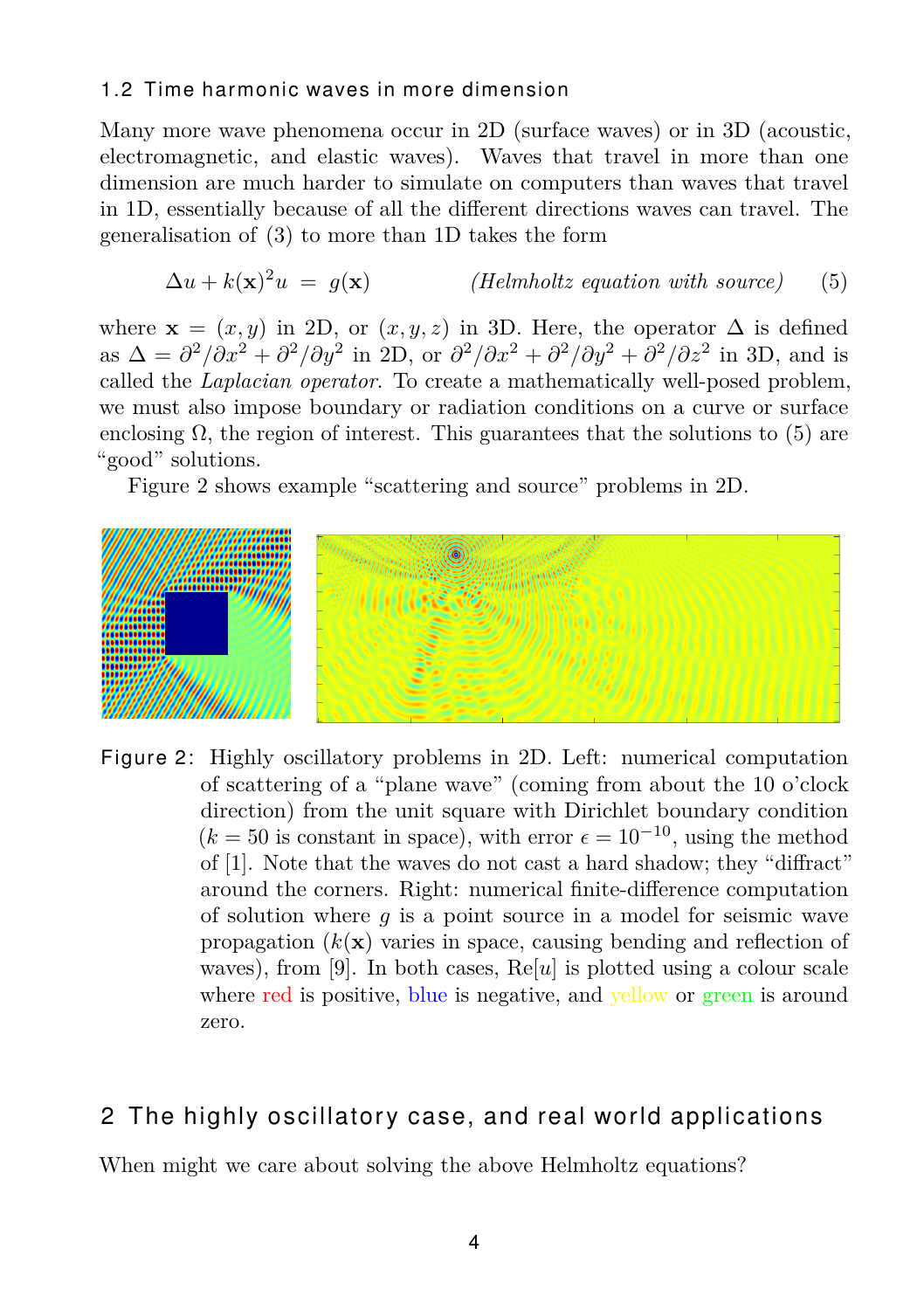Imagine that you are a sound engineer who has been given the 3D geometry of a (small) concert hall (our region  $\Omega$ ) of typical dimension  $L = 15$  m, and you are asked to predict how sound emitted by the performers will be heard by each audience member (this will involve various "reflecting boundary conditions" due to the materials of the walls reflecting the sound waves). In this case, since the air density is almost the same everywhere, we can safely assume that  $c(x)$ , and hence  $k(x)$ , is constant. However, we note that the ratio of the shortest wavelength we can hear  $(\lambda \approx 15 \text{ mm})$  to the hall size is  $L/\lambda \approx 10^3$ , a big number. This regime where  $L/\lambda \gg 1$  is called *highly oscillatory*. We will see below why solving such a problem accurately is very challenging, even on a big computer.

We have just seen an example of highly oscillatory waves in architectural acoustics. What others are there?<sup>[3](#page-4-0)</sup>

Geology is studied, or oil searched for, using seismic (3D, elastic) waves emitted by earthquakes or by special heavy vibrator trucks.<sup>[[4](#page-4-1)]</sup> In these cases, the wavelength  $k(x)$  varies in unknown ways, and the goal is to reconstruct  $k(\mathbf{x})$  given only a large number of detection events of reflected waves reaching the Earth's surface. This approach is called an *inverse problem*, and it is even harder than solving the Helmholtz or elastic equation itself (the *forward problem*). Figures. [2](#page-3-1) and [3](#page-4-2) include simulated seismic–wave solutions.



<span id="page-4-2"></span>Figure 3: Left: Seismic wave solution *u* in a 3D domain (acoustic approximation), where *g* is a point source with frequency *f* of 6 cycles/second. The domain is 20 km  $\times$  20 km  $\times$  4.7 km. Red is positive and blue negative. Right: setup for 1D finite difference approximation in [0*, L*]. Each number  $u_i$  represents  $u$  at a gridpoint.

Another case is the following. Given the shape of an aircraft, engineers want to know the directional pattern that electromagnetic waves emitted from radars (electromagnetic waves in the 0*.*01 m to 1 m range) will scatter or reflect from it. Another goal is to find out how to design the aircraft shape to minimise wave-reflection or sound pollution.

<span id="page-4-0"></span><sup>3</sup> In some of these examples the Helmholtz equation must be replaced by the related Maxwell or elastodynamic equations.

<span id="page-4-1"></span> $4$  Really!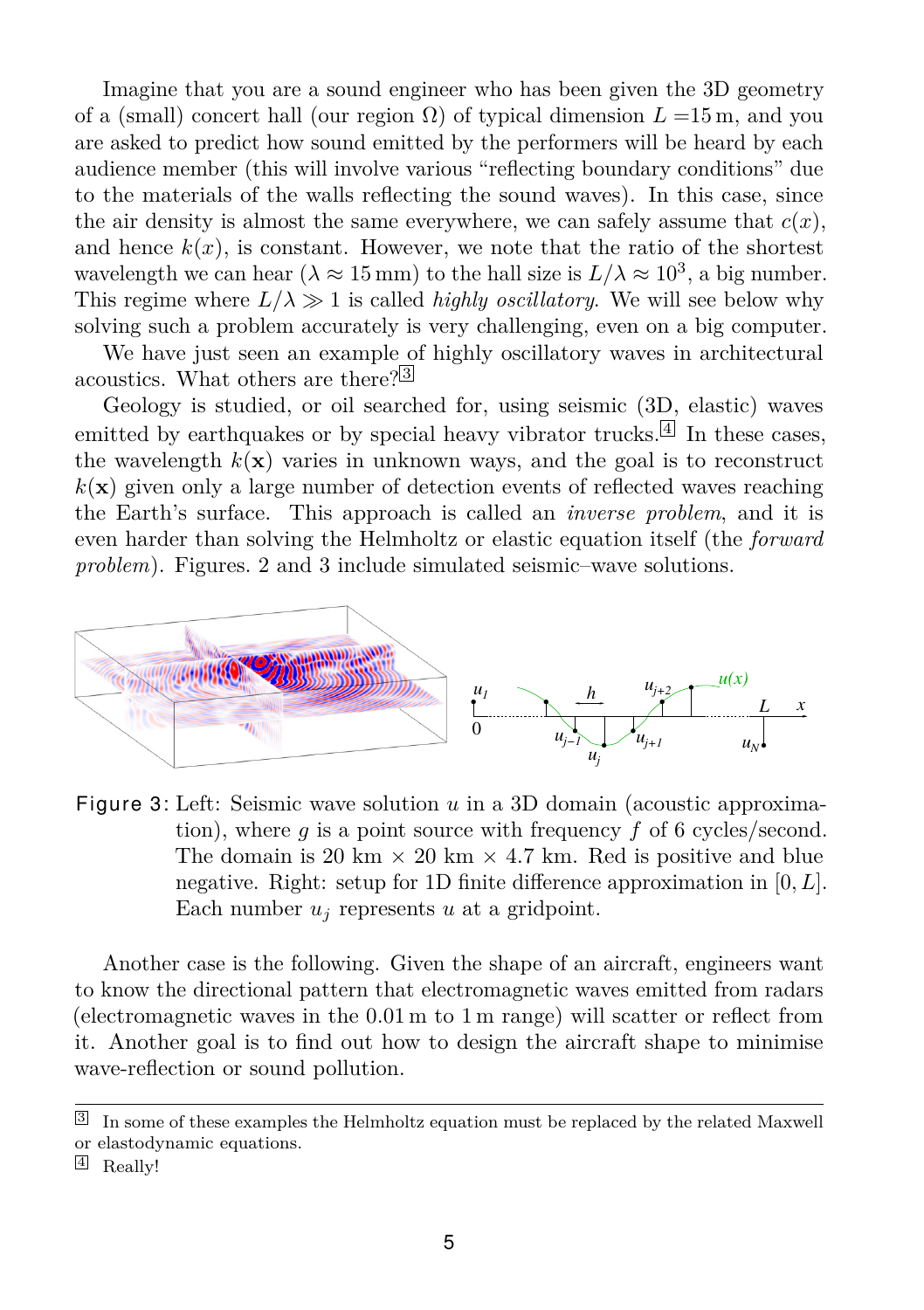Other cases are the following. Whales communicate using underwater sound waves that propagate hundreds of kilometres through a depth-dependent  $k(\mathbf{x})$ . The human body can be safely imaged by ultrasound reflection (another inverse problem), yet to get the best pictures one needs accurate models of wave propagation in the various tissues. Light pulses are guided and switched on and off at high speeds in microscopic devices that enable the "internet backbone". One day, they might enable ultra-fast optical computing. The design of more efficient thin-film solar cells for renewable energy requires modelling light waves in complex geometries (that glass used there has a different wavelength *k* from air). Finally, at the microscopic scale, quantum mechanics uses wave functions to describe matter. These waves obey the Schrödinger equation, a multi-dimensional complex-valued version of [\(1\)](#page-1-2) but with a single time derivative.<sup>[5](#page-5-0)</sup>

This range of applications shows the importance of efficient numerical methods for solving highly oscillatory wave problems.

### 3 Numerical approximate solutions

#### 3.1 Numerical approximate solutions: finite difference discretization

The PDEs presented involve mostly continuous functions. This means that, to describe them *exactly*, one would need to know the values of these functions at an infinite number of points. Of course, computers can handle only a finite, limited, number of real numbers.

An art in numerical analysis is to *approximate* the function *u* only to some desired accuracy  $\epsilon$ , using a reasonably small number N of discrete unknowns. This procedure is called "discretization." This often involves relying on the fact that *u* is a "smooth" function, which means a continuous function without any sharp edges. This allows us to create a more efficient algorithm, thus faster computer solution time. Sometimes it is even possible to *prove* rigorously that the error in the final result is no larger than some maximum value  $\epsilon$ .

We illustrate this procedure with a "finite difference" discretization of [\(4\)](#page-2-2) (see [\[8\]](#page-10-4) for more detail). Let the values  $u_j$  be defined by  $u_j := u(x_j)$  at points  $x_j$ , for  $j = 1, \ldots, N$ , on a regular grid of spacing  $h = L/(N-1)$ , as in the right panel of Figure [3.](#page-4-2) The simplest way to approximate the second derivative in  $(4)$  is by

<span id="page-5-1"></span>
$$
u''(x) \approx h^{-2}(u_{j-1} - 2u_j + u_{j+1}).
$$
 (3-point stencil formula) (6)

Enforcing  $(4)$  at each grid point and using  $(6)$ , we obtain the linear system  $A$ **u** = **g**, where *A* is an  $N \times N$  matrix with diagonal entries of the form

<span id="page-5-0"></span><sup>5</sup> You can find more on the Schrödinger equation in [Snapshot 14/2015](https://publications.mfo.de/handle/mfo/441) *Quantum diffusion* by Antti Knowles.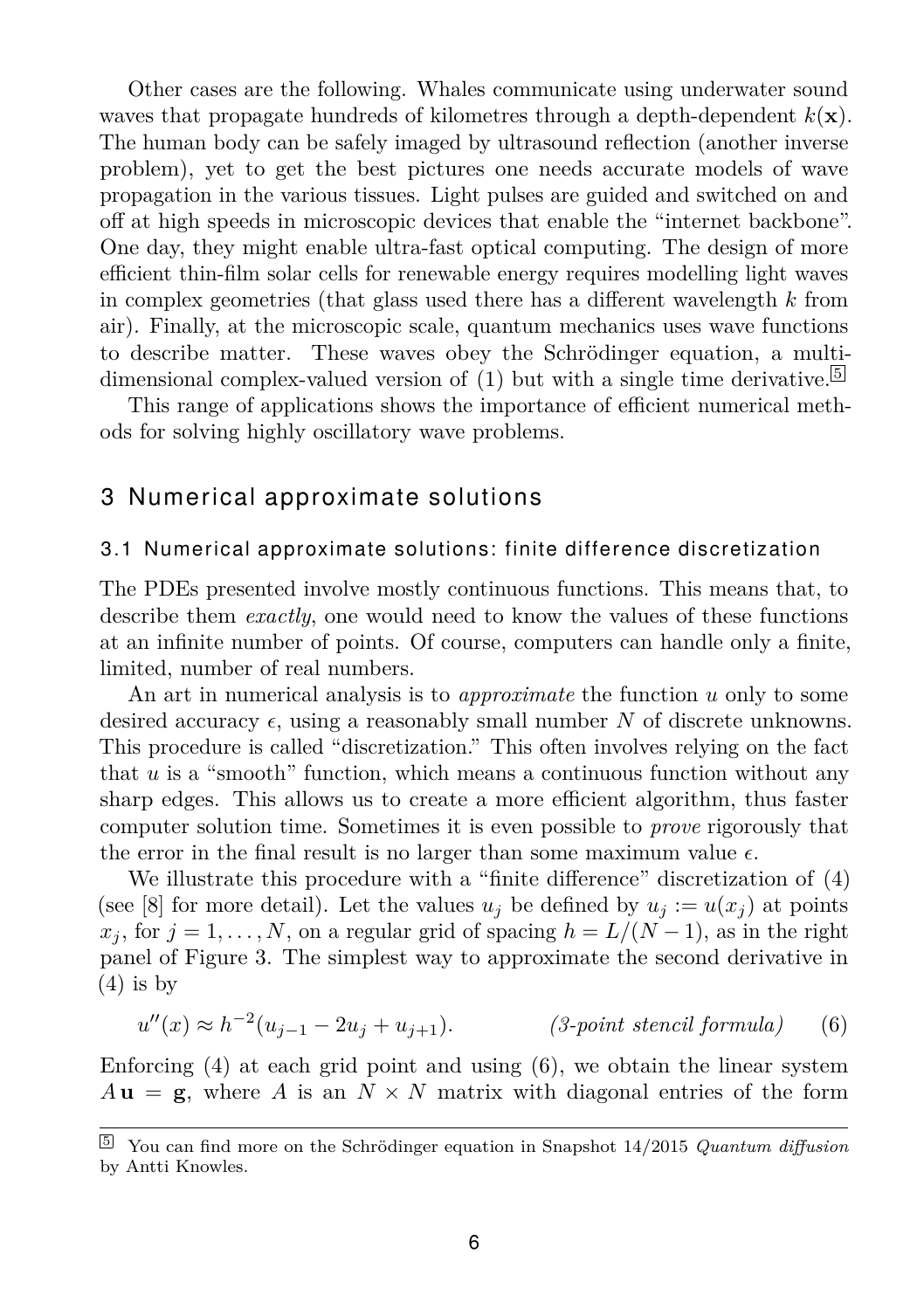$k(x_j) + 2h^{-2}$ , entries of the form  $-h^{-2}$  adjacent to the diagonal, and zero elsewhere. Here, **g** is a vector with entries  $g(x_i)$ , and **u** the unknown vector with entries *u<sup>j</sup>* .

Since *A* has most entries zero it is called *sparse*. There are direct solution methods for this "tridiagonal" sparse structure that require only  $\mathcal{O}(N)$  arith-metic operations.<sup>[[6](#page-6-0)]</sup> This is *much* faster than the  $\mathcal{O}(N^3)$  operations usually needed for the standard "Gaussian elimination".

#### 3.2 Numerical approximate solutions: error estimation

The natural question at this point is: how accurate is this scheme? For simplicity, consider a source-free region (that is,  $q = 0$ ), where  $k(x)$  is constant. Then, let's take  $u(x) = e^{ikx}$ .<sup>[[7](#page-6-1)]</sup> We know  $(e^{ikx})'' = -k^2 e^{ikx}$ , but [\(6\)](#page-5-1) gives instead, using the Taylor series for cosine,

$$
\frac{e^{i(k-h)x} - 2e^{ikx} + e^{i(k+h)x}}{h^2} = \frac{2(\cos kh - 1)}{h^2}e^{ikx}
$$

$$
= -k^2e^{ikx} \left(1 - \frac{(kh)^2}{12} + R(kh),\right) \tag{7}
$$

where  $R(k h)$  is a polynomial that contains terms of the form  $(k h)^{2n}$  for  $n =$ 2*,* 3*,* 4*, . . .*.

The term  $-(kh)^2/12$  is thus the first term in the relative error of this discretization. Therefore, it is clear that  $kh \ll 1$  is needed for high accuracy and to be able to discard the correction terms contained in *R*(*kh*). In other words, there must be several grid points per wavelength, which means  $N \gg L/\lambda$ . How can we see this? We have argued that  $kh \ll 1$  for high precision approximation methods. Then, using the expressions  $h = L/(N-1)$  and  $\lambda = 2\pi/k$  we see that  $kh \ll 1$  implies  $N \gg 2 \pi L/\lambda$ .

A rigorous error analysis is quite tricky, but we just mention that it would show that this scheme must have an even larger number of grid points per wavelength in order to maintain the same accuracy as *k* grows (a phenomenon known as the the *pollution effect*).

#### 3.3 Numerical approximate solutions: extensions and generalisations

Researchers have invented much better ways to numerically solve the 1D Helmholtz equation, but the point is that the method described above can be

<span id="page-6-0"></span><sup>&</sup>lt;sup>6</sup> The notation  $\mathcal{O}(N)$  means that there are positive constants *C* and  $N_0$  such that, for all  $N > N_0$ , the number of operations never exceeds *CN*.

<span id="page-6-1"></span> $\mathbb{Z}$  In fact *u* is a linear combination of this and its conjugate. The argument still applies.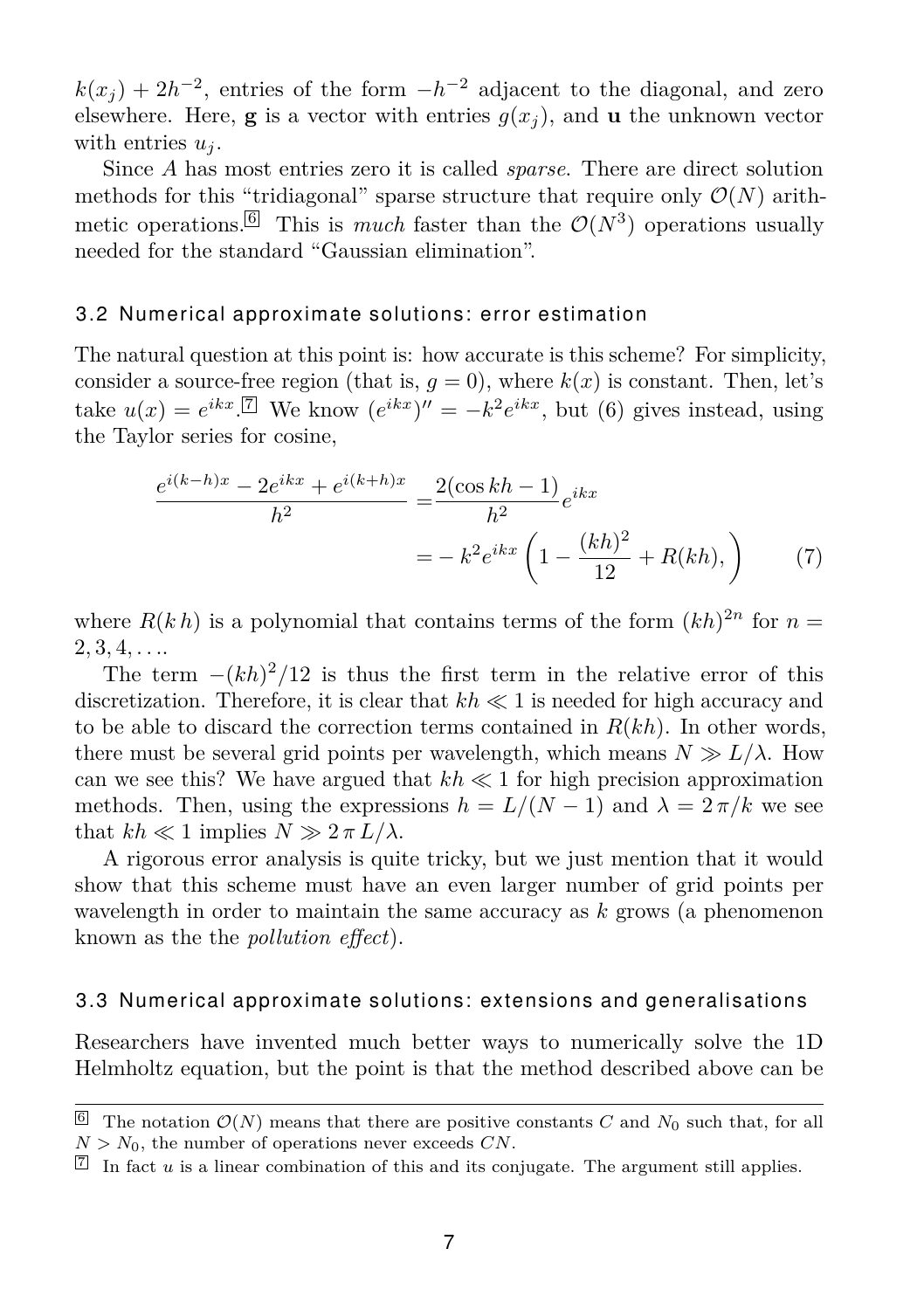easily generalised to 2D and 3D, giving the commonly used 5-point and 7-point stencils. The resulting linear systems are characterised by matrices that are sparse but not tridiagonal, therefore the linear systems are harder to solve.

We can say that in 2D,  $N \gg (L/\lambda)^2$ , and a direct solution takes a number of operations of the order  $\mathcal{O}(N^{3/2})$ . In 3D, one has  $N \gg (L/\lambda)^3$ , and a direct solution takes  $\mathcal{O}(N^2)$  operations. Returning to the concert hall problem, where  $L/\lambda = 10^3$ , we see that at least a billion unknowns would be needed, and  $10^{18}$  arithmetic operations (which would take up to many months on a desktop computer!). Fortunately, mathematicians and engineers have developed improved solution methods that are more efficient. Incidentally, this problem size  $(N \sim 10^9)$  is about the largest that can be currently solved in 3D variable- $k(\mathbf{x})$ seismic applications.

### 4 Modern progress and open questions

We saw above that highly oscillatory problems can lead to massive linear systems when discretized. The other standard discretization approach is called the *finite element method*, which is useful when the geometry of the domain (concert hall) and/or the variations of the wavenumber  $k(\mathbf{x})$  are complicated.

There are plenty of *iterative* methods to solve such systems (that is, these massive linear systems) that rely only on the ability to compute  $A\mathbf{x}$  for a given vector **x**. We briefly report on recent progress of the tools that allow us to tackle the problem of simulating useful PDEs.

*Domain decomposition*. In this procedure we find direct solutions in subregions (areas of the concert hall) where these can be easily obtained, and then use iterative methods to combine the solutions in these different regions (for instance [\[9\]](#page-10-3)).

*Sweeping preconditioners*. Here one exploits the fact that, in many applications, waves do not reflect very strongly from the medium [\[3\]](#page-9-1).

*Higher-order finite difference*. Another direction is to discretize the PDEs with a higher order of accuracy. In this procedure, the stencil formulas are bigger (that is, there are more terms), and the resulting linear systems become more difficult to handle. However, the accuracy is higher. The error decreases very fast with the increase of number of divisions, if one is working in the regime of applicability of "spectral methods" or "spectral collocation". *Boundary integral equations.* If the wavenumber  $k(\mathbf{x})$  is piecewise constant  $\mathbb{B}$ , as in the concert hall example or in the case where light transitions between

<span id="page-7-0"></span><sup>8</sup> This means that it is constant in some region of space, such as air, and then it is constant in a neighboring region of space, such as glass.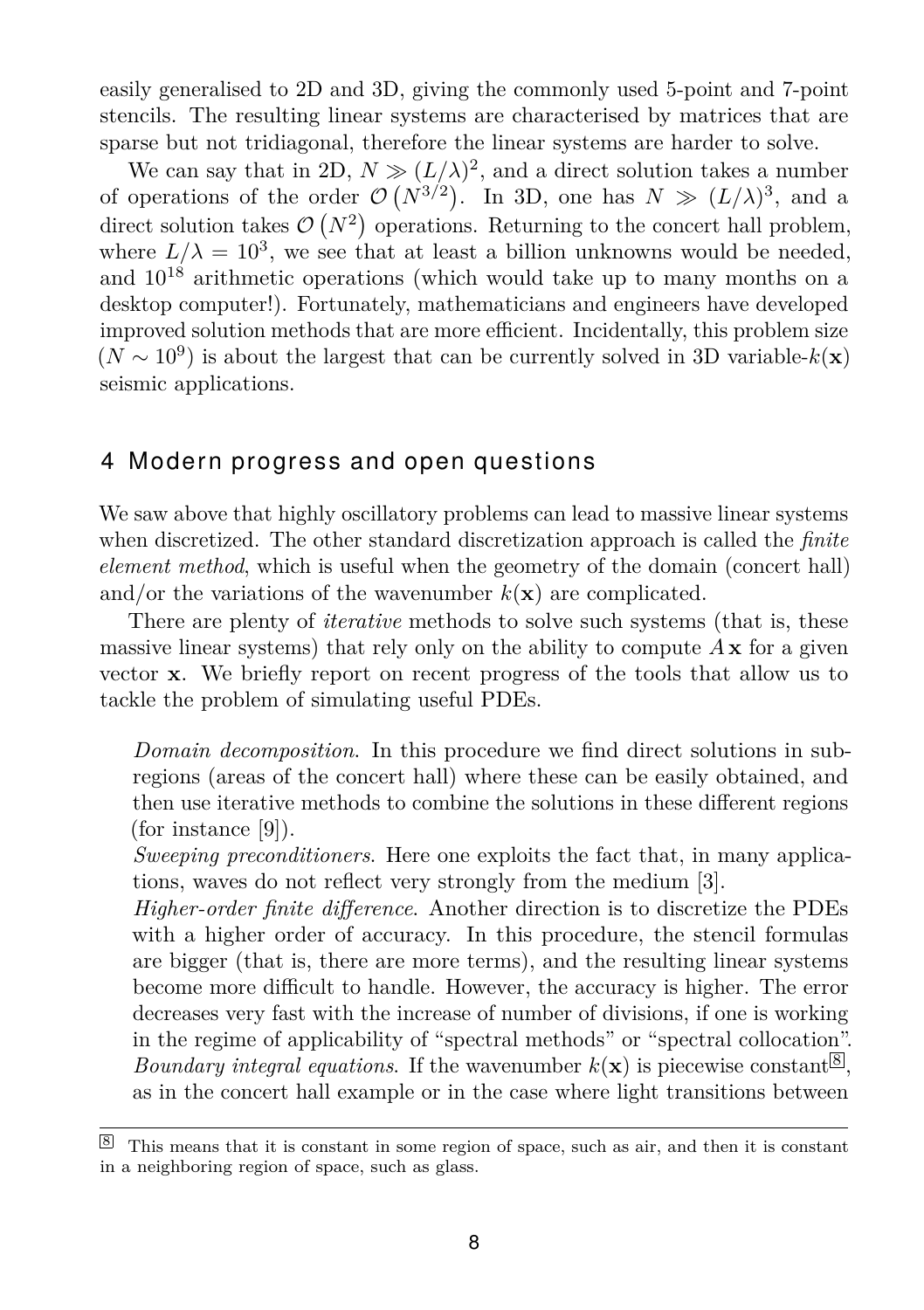air and glass, we can obtain analytical predictions of how the waves propagate through each region of constant wavenumber *k* (such as air-to-glass).

Let us consider a point-like source  $q$  and the 3D Helmholtz equation  $(5)$  for propagating waves generated by the source. It can be shown that the usual grid-like approach to solving the Helmholtz equation within the domain of interest (concert hall) can be mapped to a scenario where we employ grid-like information on the boundary of the domain (walls of the concert hall). The advantage in this approach is that fewer grid points suffice now. since the boundaries of a surface are at least "one dimension lower" than those of the volume they contain. In other words, the advantage is that it reduces the 3D system (the entire concert hall) to a 2D system (the walls of the concert hall). When the wavenumber *k* is large (or, equivalently, wavelengths are short), this can be a huge reduction.

Careful design leads to a *well-conditioned* (that is, a linear system whose solution is stable with respect to changes in the data) linear system for which iterative methods converge rapidly. This contrasts with the direct PDE discretizations described above, which are always *ill-conditioned* (a linear system whose solution is unstable with respect to changes in the data). However, the  $N \times N$  linear system is now *dense* rather than sparse (that is, it can have non-zero entries everywhere), therefore computing *A* **x** from **x** would naively take  $\mathcal{O}(N^2)$  work.

Amazingly, by clever hierarchical use of the fact that the interaction between distant clusters of points is well approximated by a *low rank* matrix, one may reduce this work to only  $\mathcal{O}(N)$ , or  $\mathcal{O}(N \log N)$ . This is called the *fast multipole method*, see [\[6,](#page-10-5) [2\]](#page-9-2). The extension of such ideas to fast direct and "butterfly" solvers for integral equations is an active area of research.

*Ray optics approximation.* When  $L/\lambda$  is huge, for example  $L/\lambda > 100$ , one can often get a decent solution using the ray optics approximation. This approximation allows us to view light not as an electromagnetic wave but simply as a set of rays that propagates in a straight line from the source. These rays might reflect against obstacles and refract when they propagate between two different media. This approximation is useful to explain why it is very easy (and not surprising) to predict that, in a concert hall, you will see the performers clearly (unless obstructed by an object, of course). Note that  $\lambda$  is much larger for sound waves than for light waves, which means that the ratio  $L/\lambda$  might not be very big for the typical sound wave emitted, say, by a cello. The ray optics approximation, therefore, does not apply and this explains why sound engineering for concert halls is required and represents an extremely important task.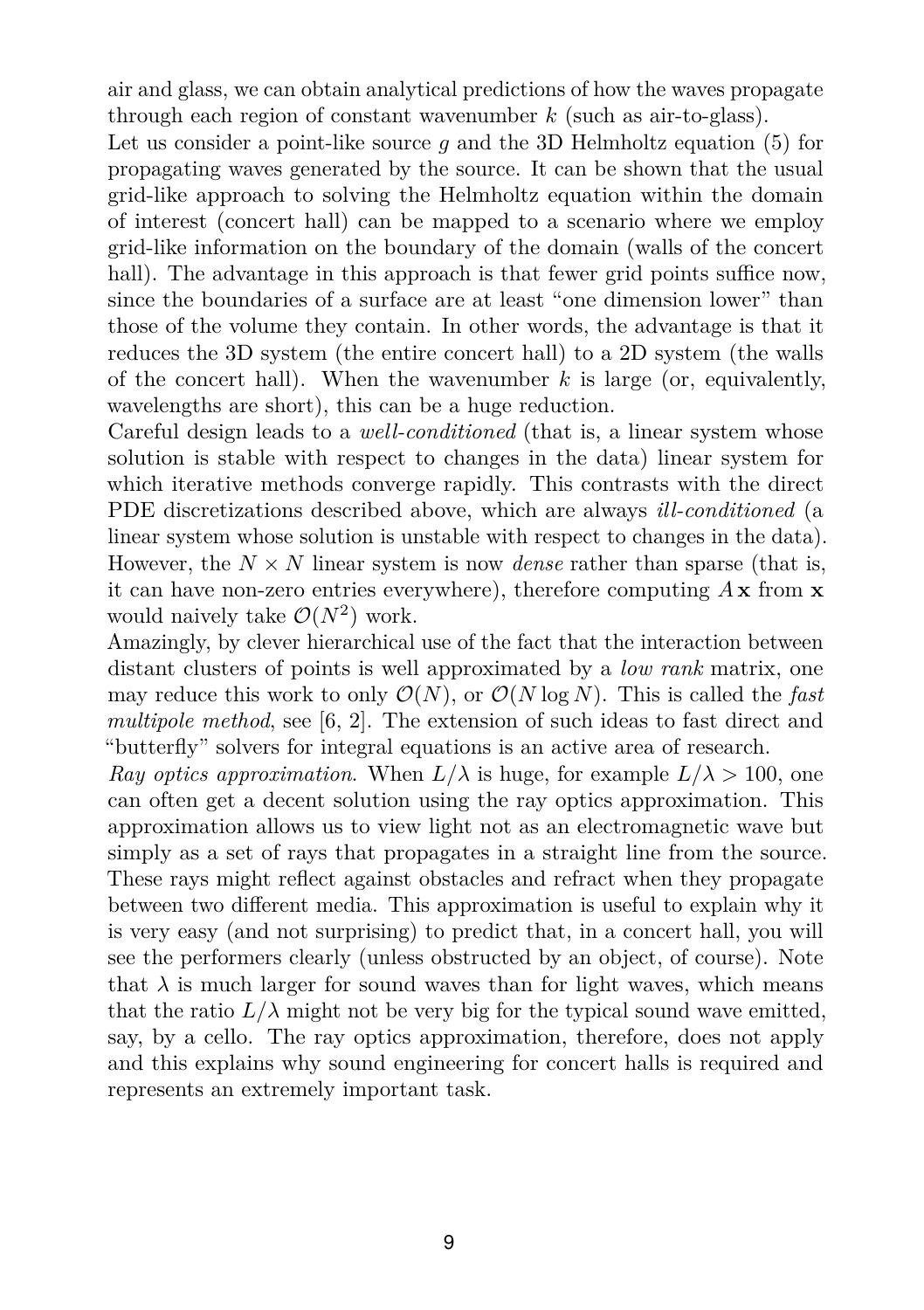## 5 Conclusions and considerations

I end this snapshot with a couple of open questions to think about. Solutions to these questions could revolutionize current understanding of high frequency wave problems.

What is the most efficient way to numerically represent oscillatory solutions in 2D or 3D when the wavenumber *k* is constant? And which one when the wavenumber  $k(\mathbf{x})$  changes?

How can we best employ *distributed* computer architectures (that is, a network of computers which take on parts of a complex task in parallel to each other) to solve wave problems with huge amounts of data?

It is generally believed that, when a wave is trapped in a resonant (reflective) cavity, the complexity of the numerical problem is at least  $\mathcal{O}(k^3)$  in 2D, or  $\mathcal{O}(k^6)$  in 3D. Can these bounds be beaten for resonant cavities that operate in the highly oscillatory regime?

## Image credits

- Fig. [2,](#page-3-1) right panel PhD thesis of Leo Zepeda-Nuñez, MIT, 2015.
- Fig. [3,](#page-4-2) left panel Until summer 2018: Seismic Laboratory for Imaging and Modelling (SLIM), UBC, [https://www.slim.eos.ubc.ca/SLIM.Projects.](https://www.slim.eos.ubc.ca/SLIM.Projects.ResearchWebInfo/Modelling/modelling.html) [ResearchWebInfo/Modelling/modelling.html,](https://www.slim.eos.ubc.ca/SLIM.Projects.ResearchWebInfo/Modelling/modelling.html) visited on January 7, 2017. From summer 2018: Seismic Laboratory for Imaging and Modelling (SLIM), GATech,<https://www.slim.eas.gatech.edu> [/SLIM.Projects.ResearchWebInfo/Modelling/modelling.html.](/SLIM.Projects.ResearchWebInfo/Modelling/modelling.html)
- All other figures Produced by the author.

## **References**

- <span id="page-9-0"></span>[1] A. H. Barnett and T. Betcke, *An exponentially convergent non-polynomial finite element method for time-harmonic scattering from polygons*, SIAM Journal on Scientific Computing **32** (2010), no. 3, 1417–1441.
- <span id="page-9-2"></span>[2] H. Cheng, W. Y. Crutchfield, Z. Gimbutas, L. Greengard, F. Ethridge, J. Huang, V. Rokhlin, N. Yarvin, and J. Zhao, *A wideband fast multipole method for the helmholtz equation in three dimensions*, Journal of Computational Physics **216** (2006), 300–325.
- <span id="page-9-1"></span>[3] B. Engquist and L. Ying, *Sweeping preconditioner for the Helmholtz equation: Moving perfectly matched layers*, Journal on Multiscale Modeling and Simulation **9** (2011), no. 2, 686–710.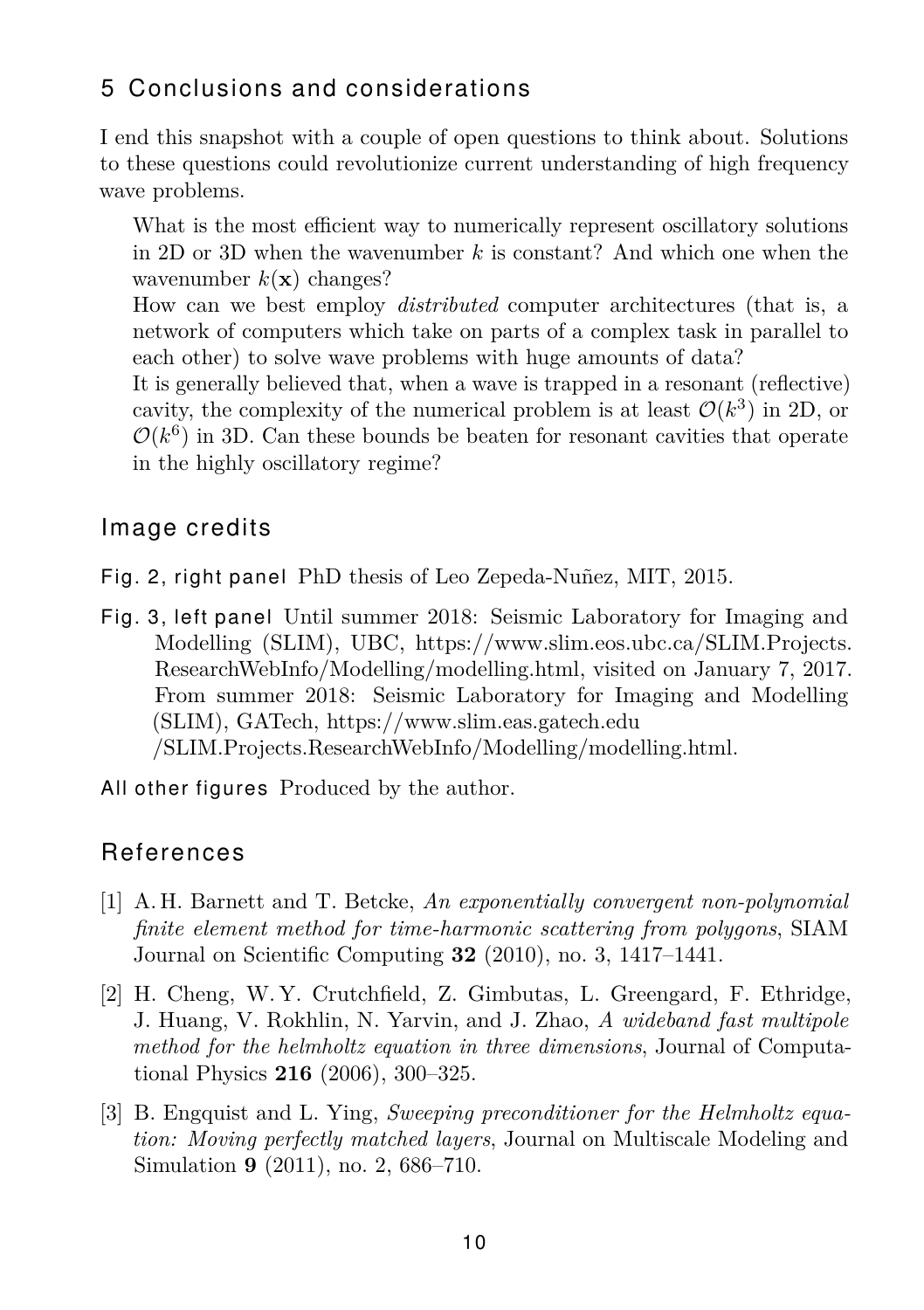- <span id="page-10-1"></span>[4] S. J. Farlow, *Partial differential equations for scientists and engineers*, Dover, 1993.
- <span id="page-10-0"></span>[5] N. H. Fletcher and T. Rossing, *The physics of musical instruments*, 2nd edition ed., Springer-Verlag, 1998.
- <span id="page-10-5"></span>[6] L. Greengard and V. Rokhlin, *A fast algorithm for particle simulations*, Journal of Computational Physics **73** (1987), 325–348.
- <span id="page-10-2"></span>[7] R. B. Guenther and J.W. Lee, *Partial differential equations of mathematical physics and integral equations*, Prentice Hall, 1988.
- <span id="page-10-4"></span>[8] R. J. LeVeque, *Finite difference methods for ordinary and partial differential equations*, SIAM, 2007.
- <span id="page-10-3"></span>[9] L. Zepeda-Nuñez and L. Demanet, *Nested domain decomposition with polarized traces for the 2D Helmholtz equation*, arxiv:1510.01831 (2016).